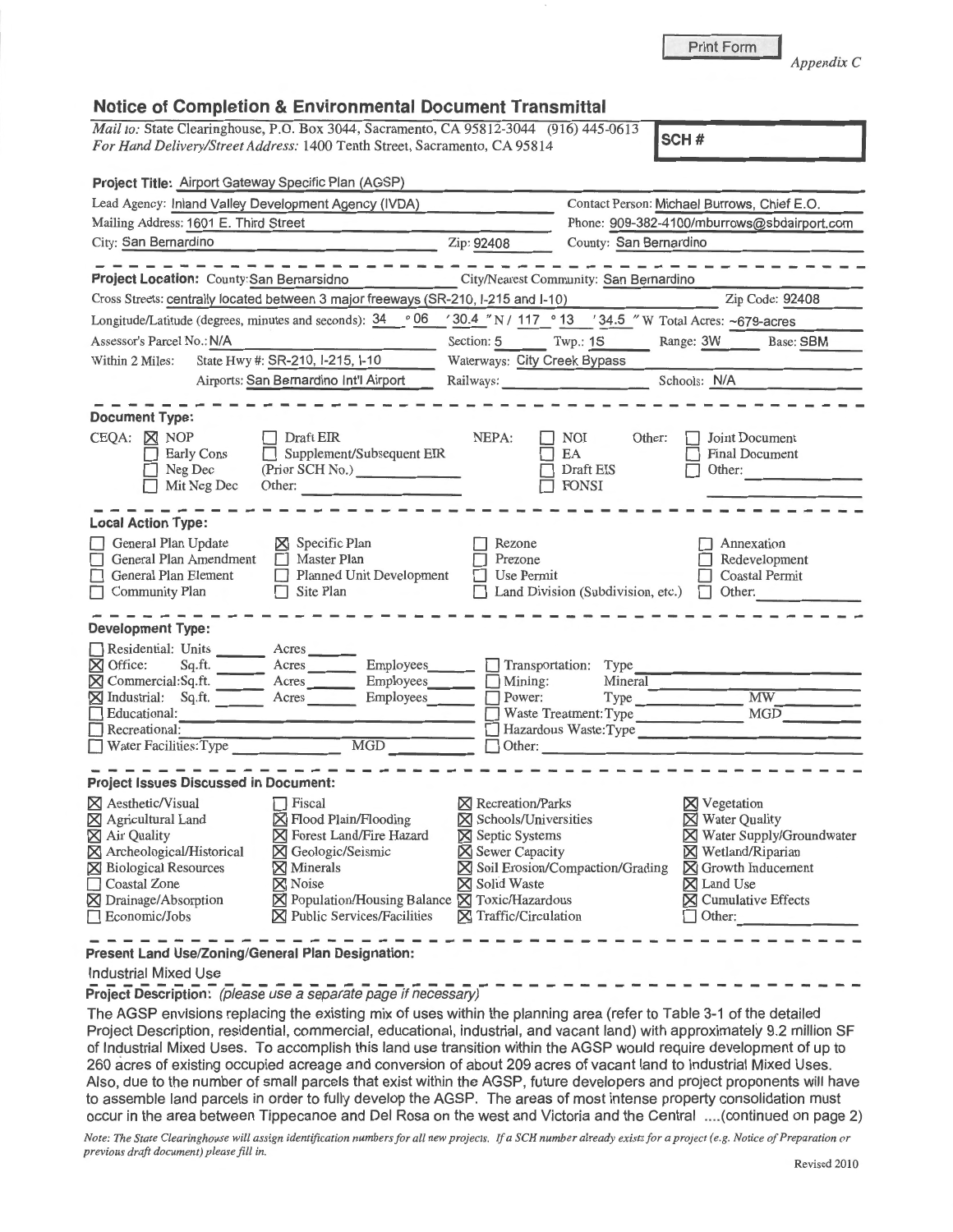# **Notice of Completion, page 2**

#### **Project Description:**

.... Avenue on the east. Also note that some of the existing industrial uses in the AGSP planning area may be compatible with the future land use designations. However, for impact forecast purposes it will be assumed that all 469 acres designated Industrial Mixed Use (IMU) will be developed/repurposed. Also note that the acreage allocated to ROW and Floodway uses are approximately the same under existing and future conditions. Thus, although the existing basic infrastructure facilities will be improved in the future, there will not be a substantial increase in acreage allocated to them at buildout of the AGSP. The Project would require incremental installation of all the utility and roadway infrastructure required to support access and use of the land for Industrial Mixed Uses.

The following environmental issues will be analyzed in the EIR: aesthetics, agricultural and timberlands, air quality, biological resources, cultural resources, energy, geology and soils, greenhouse gases/climate change, hazards and hazardous materials, hydrology and water quality, land use and planning, mineral resources, noise, population and housing, public services, recreation, transportation, tribal cultural systems, utilities and service systems, and wildfire.